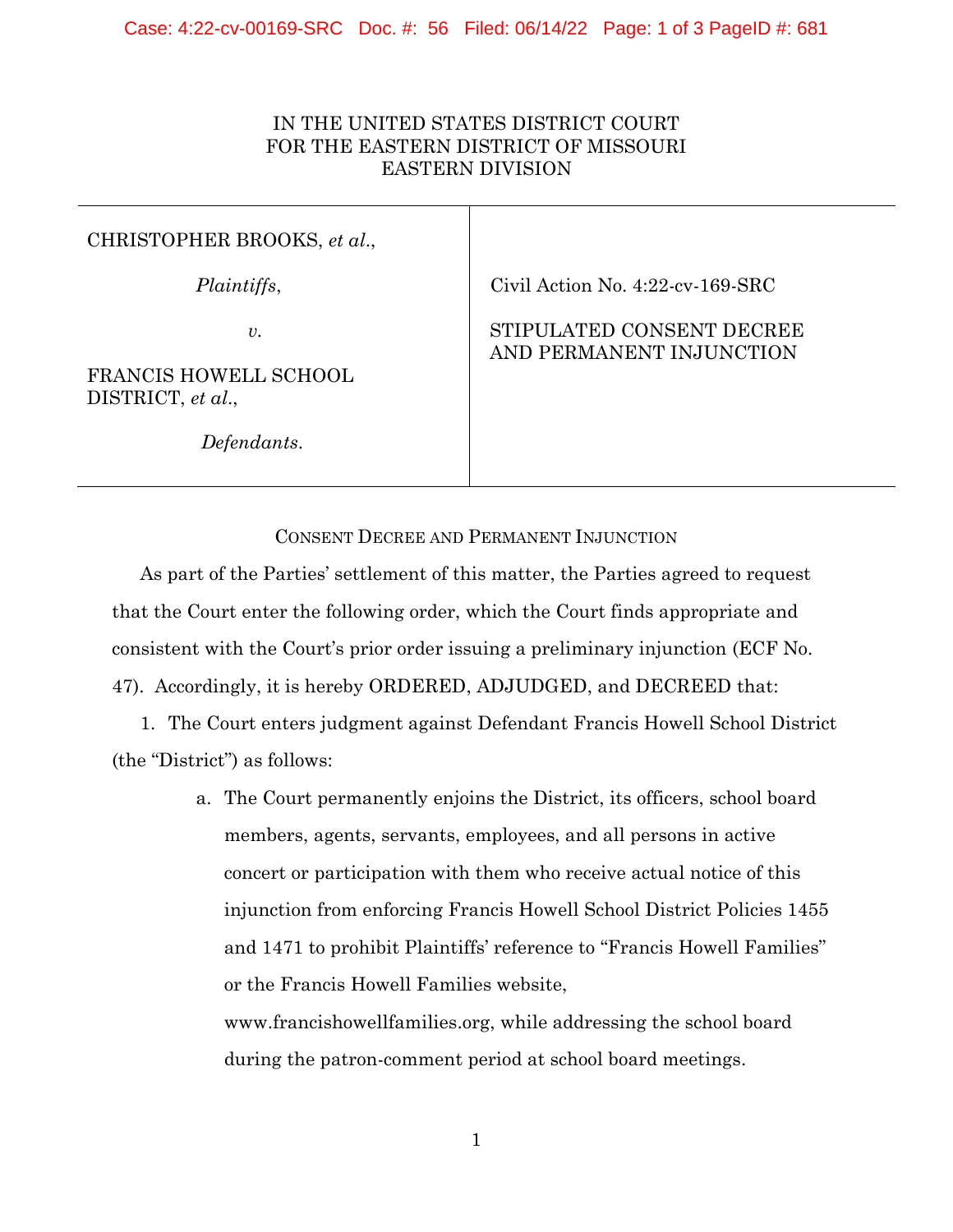- b. The Court also permanently enjoins the District, its officers, school board members, agents, servants, employees, and all persons in active concert or participation with them who receive actual notice of this injunction from enforcing Francis Howell School District Policies 1455 and 1471 to prohibit any other speaker from referencing any other website as an information source during scheduled patron comments, so long as the speaker is speaking on a topic relevant to the school district, school board, or education policy.
- c. This injunction is binding on the District, its Board of Education, their successors, agents, attorneys, and assigns, and all those in active concert or participation with them.
- d. This injunction takes effect immediately and remains in effect indefinitely, unless it is modified by order of the Court, the agreement of all parties, there is some other binding change in the law, or if District Policies 1455 and 1471 are repealed and not replaced.
- e. This injunction does not prevent the District or its Board from amending District Policies 0412, 1455 or 1471 or issuing further implementing regulations, but will remain in effect after any such amendment or issuance.
- f. The injunction resolves the need for the Court to rule on any pending motions and those are hereby denied as moot.
- g. The injunction resolves the need for the Court's prior preliminary injunction Order (ECF No. 47) and said Order is hereby vacated as moot and dissolved.

2. The Court dismisses all claims against Defendants Mary Lange, Michael Hoehn, Janet Stiglich, Patrick Lane, Chad Lange, Doug Ziegemeier, Michelle

2